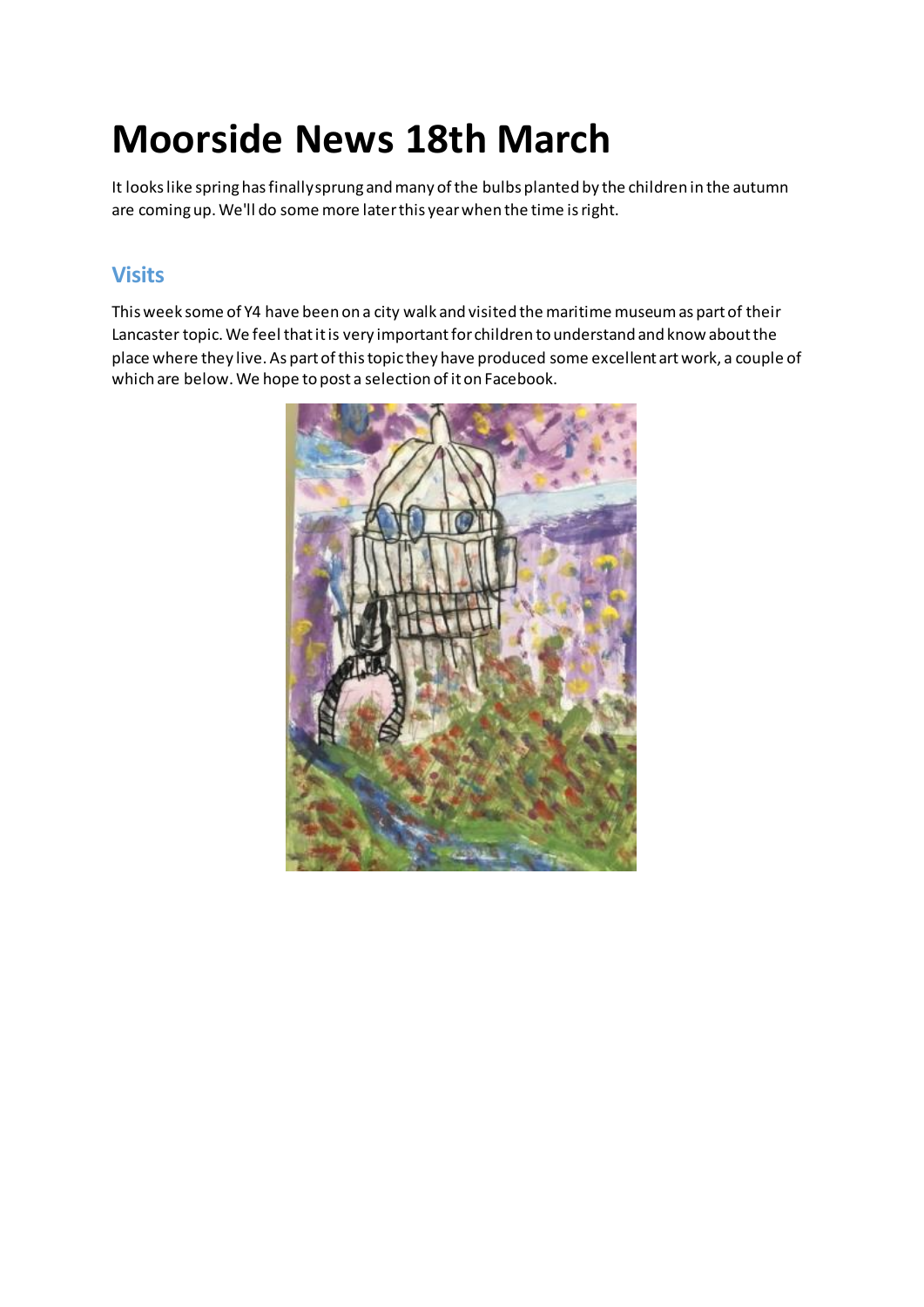

#### **Governor Vacancies**

We currently have three vacancies for co-opted governors. Co-opted governors are unelected governors chosen by the school usually because they have a set of skills or experience which would be useful and helpful to the school. If you know someone who might fit this category or are interested yourself, please get in touch.

# **School Grounds Development**

We currently have some volunteers working on plans for a new pond area, jetty and fence to keep the area secure. For anyone who volunteered to help, we are hoping to organise a working party in about five to six weeks time. Natasha Butler (Sports Coach) and Joe Pickles, one of our staff, have kindly offered to run activities for the children while the parents help!

# **Cake Sale - Tuesday 22nd March**

Please see below a letter from Stepping Stones. We are happy to support Stepping Stones with this very worthwhile awareness raising and fundraising event. As they mention in the letter, they work with children with a range of needs. However, I am sure you are aware, there are many children in mainstream settings like Moorside who are neurodiverse. Therefore, the event is important in supporting children in many settings and not just Stepping Stones.

In the very near future our own school council are holding a similar event to raise money for projects they are working on. Look at out for a letter from them shortly.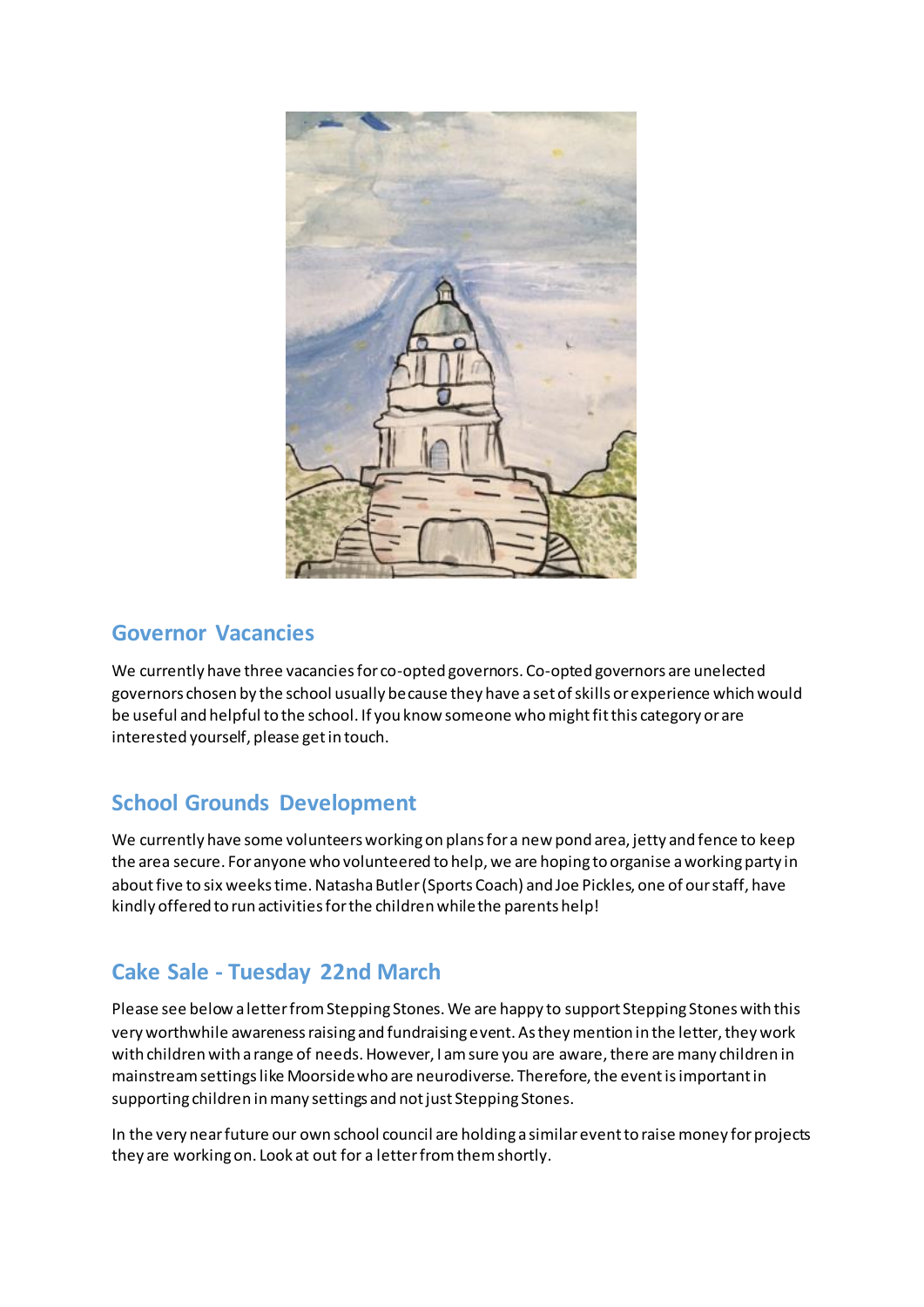#### Enjoy the cake!



Ref: NeuroDiversity Week<br>Tet 01524 67164<br>Ernelt burser@exegengolones.lance.com.uk<br>Date: 18 March 2022

Dear Parents & Carers at Moorside Primary School,

As some of you might be assess, it is News Diversity Colebration Week 21 to 27 March.<br>Newsperse is a term to describe a person whose mixd works significantly differently to "typical"<br>styles.

Here at Stepping Stones we educate 32 children, all with difficulties of a social, enrichend and<br>mental health rations. These difficulted always have a caseau, and gute offer the couple is from a<br>mental theories condition

We are holding a cale sale in the playproard of Moorside Primary on Tuesday 22" Match from<br>3.00. Theor will be deliciate homenade opposites for sale. the profile of which will be decaded 60%<br>In the ADHSI foundation and 50%

We thank you for your support in advance and look forward to seeing you.

| Yours sincerely<br>orodd                |                        |  |
|-----------------------------------------|------------------------|--|
| Alson Dadd<br>Head Teacher<br>64661. XX |                        |  |
|                                         |                        |  |
|                                         |                        |  |
|                                         | <b>RAPARTMENT</b><br>× |  |

#### **Fundraising achievements**

Last weekend one of our year 2 pupils, Mimi, took it upon herself to hold her very own art exhibition to raise funds for Ukraine. Inspired by her 100 year old Great Grandma Mary, who recently passed away, Mimi curated the exhibition herself and many local artists attended. She managed to raise £54.50 which has been donated to the Disasters Emergency Committee.

Well done Mimi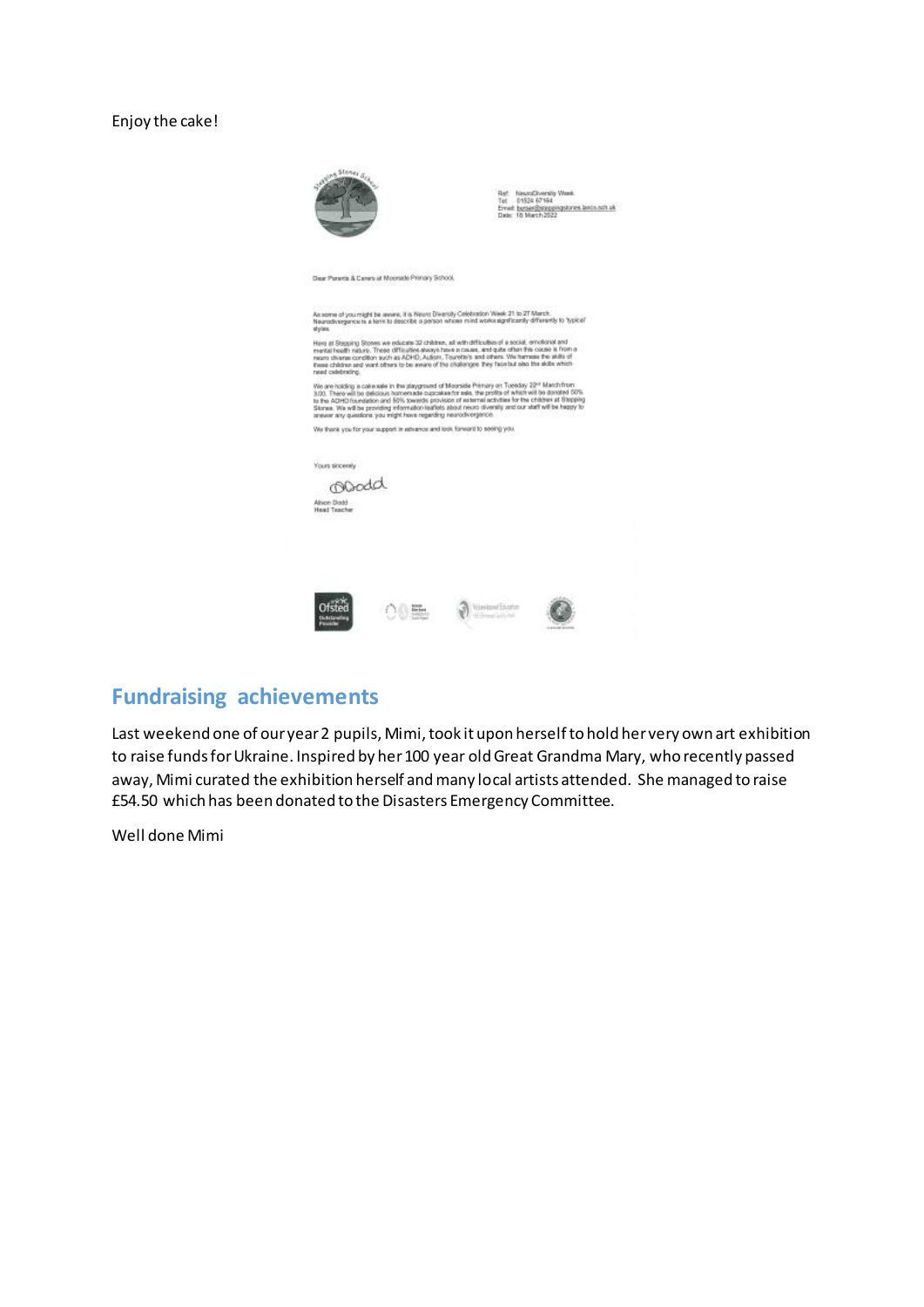

## **Charity Walk**

One of our year 5 pupils, Jacob, is back to fundraising again after a 2 year absence. This time he is taking on the challenge to walk from Preston to Kendal, 57 miles!, over 3 days. He is raising funds for the Disaster Emergency Committee for Ukraine. His previous efforts have raised around £4000 for the Morecambe bay Foodbank. Please see below his fundraising link if you would like to donate.

Well done Jacob

<https://www.justgiving.com/fundraising/gary-bowles6>

## **Easter Lunch - Tuesday 29th March**

The school kitchen are offering a special Easter Lunch on Tuesday 29th March. This will replace the normal lunch option on this day. No need to pre-book, children can choose on the day as they would for a normal school lunch.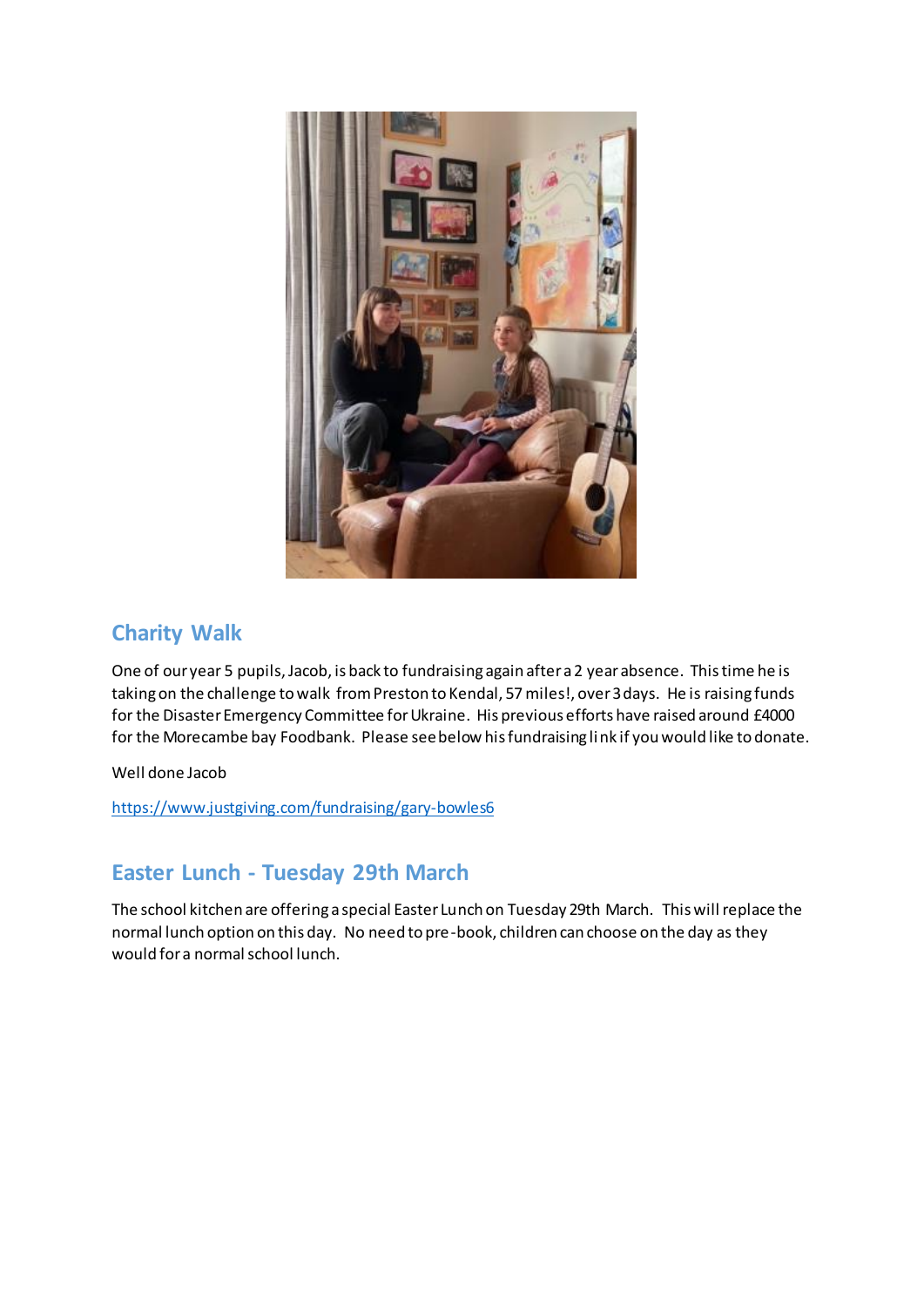

## **Tuck Shop - KS2**

Our school council will be restarting the school tuck shop on Thursday 21st April. Flapjack will be available to buy at morning break every Tuesday and Thursday for our Year 3/4/5 & 6 pupils at a cost of .30p (one piece per pupil). Please send your child with the correct change.

## **Moorfs News**

Moorfs are busy organising some exciting events based around their Spring Fair on Friday 22nd April. More information to follow.



*1 - Some of the events Moorfs are planning*